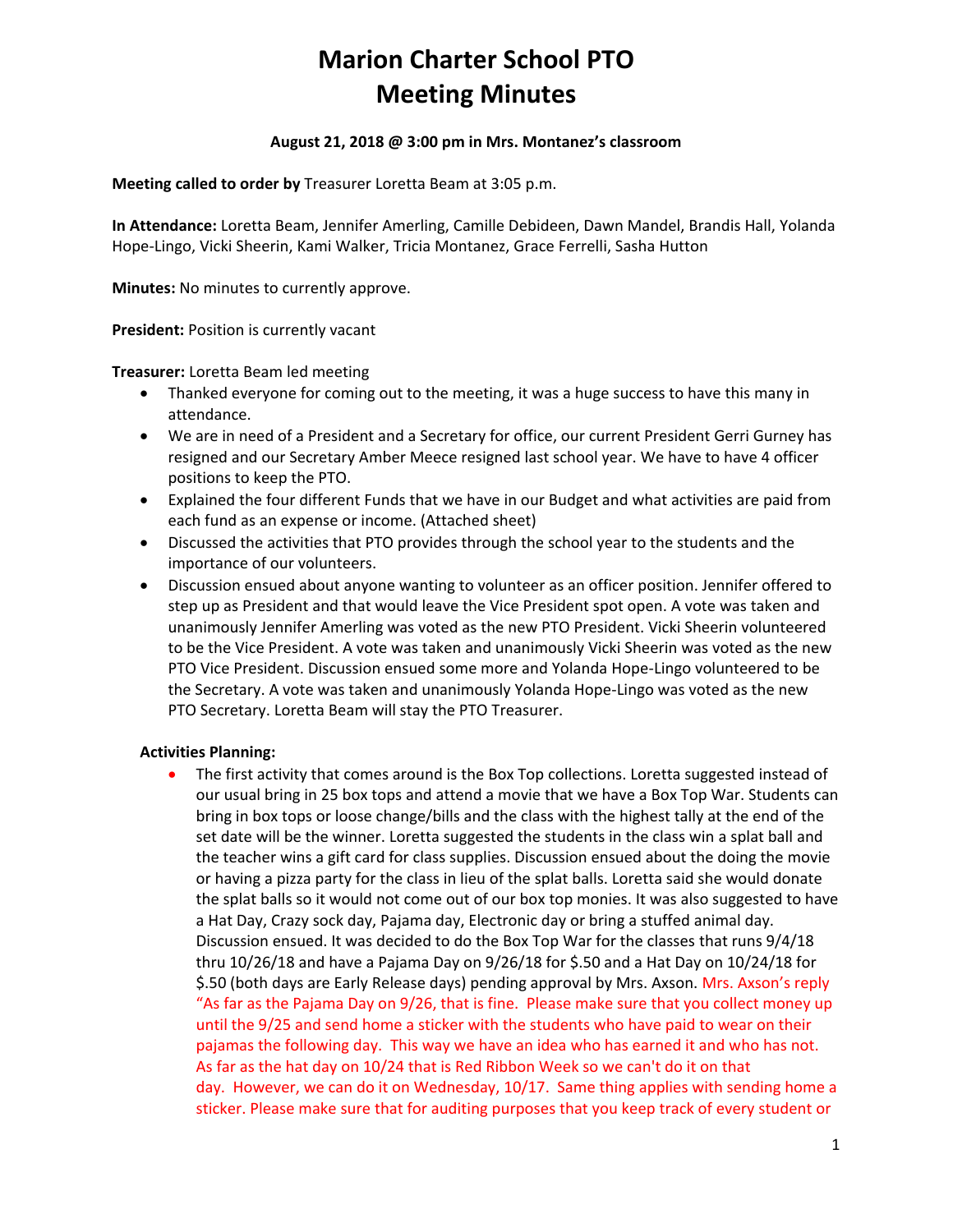person who pays, and make sure that you have documentation such as Money Collected Form or Excel spreadsheet. This is to cover you guys in case you are ever audited. Also, again make sure that you have copies of your minutes posted to the website. Please furnish me with copies of your monthly bank statements, PTO minutes, and any other vital information in case my auditor asks for it."

#### **Vice President:** Jennifer Amerling

- Gave an update about the missing Box Tops Fund from last year. When our Box Tops were submitted to BTforEducation they credited it to another school somewhere and it never showed in our account. We have been fighting with them to get our \$324.00 paid out to us.
- Krispy Kreme Donut fundraiser was discussed and how we must decide what to spend the profits on so that it can be put on the flyer. Dates for donuts were discussed and decided on selling 10/1 thru 10/16 with a delivery date of 10/19 (pending approval by Mrs. Axson). Mrs. Axson's reply "Donut Sales and Parent Night Out are also good to go."
- While discussing donuts a discussion started about signage for car line. It was discussed that many parents do not follow the car line rules and are causing problems for others. They are blocking the extended day road, pulling in too early, changing lanes after pickup, etc. The car line issues were tabled until next meeting hoping the newness will wear off.
- Vicki Sheerin suggested that she could do a Paint Nite in October or November to help with fundraising. It was suggested that for the Parent's Night Out in December instead of the movie and popcorn have Mrs. Sheerin come and do a paint nite for just the kids. She liked the idea and it was agreed unanimously by all in attendance. Jennifer checked the teacher's calendar and a tentative date of 12/7/18 was set for the Parent Nite Out with painting with Mrs. Sheerin. Details will be discussed when it gets closer to the event.
- It was mentioned that Open House is September 19<sup>th</sup>.
- It was discussed that meetings for PTO are the  $1<sup>st</sup>$  Tuesday of the month following car line.

**Next Meeting is**: 9/11/18 at 2:45 p.m. or following the end of car line

**Meeting adjourned** at 4:15 p.m.

**Minutes complied by** Loretta Beam, Treasurer

#### **Dates to Remember:**

| 9/19/18           |
|-------------------|
| 9/4/18-10/26/18   |
| 9/26/18           |
| 10/24/18          |
| 10/1/18-10/16/18  |
| 12/7/18 tentative |
|                   |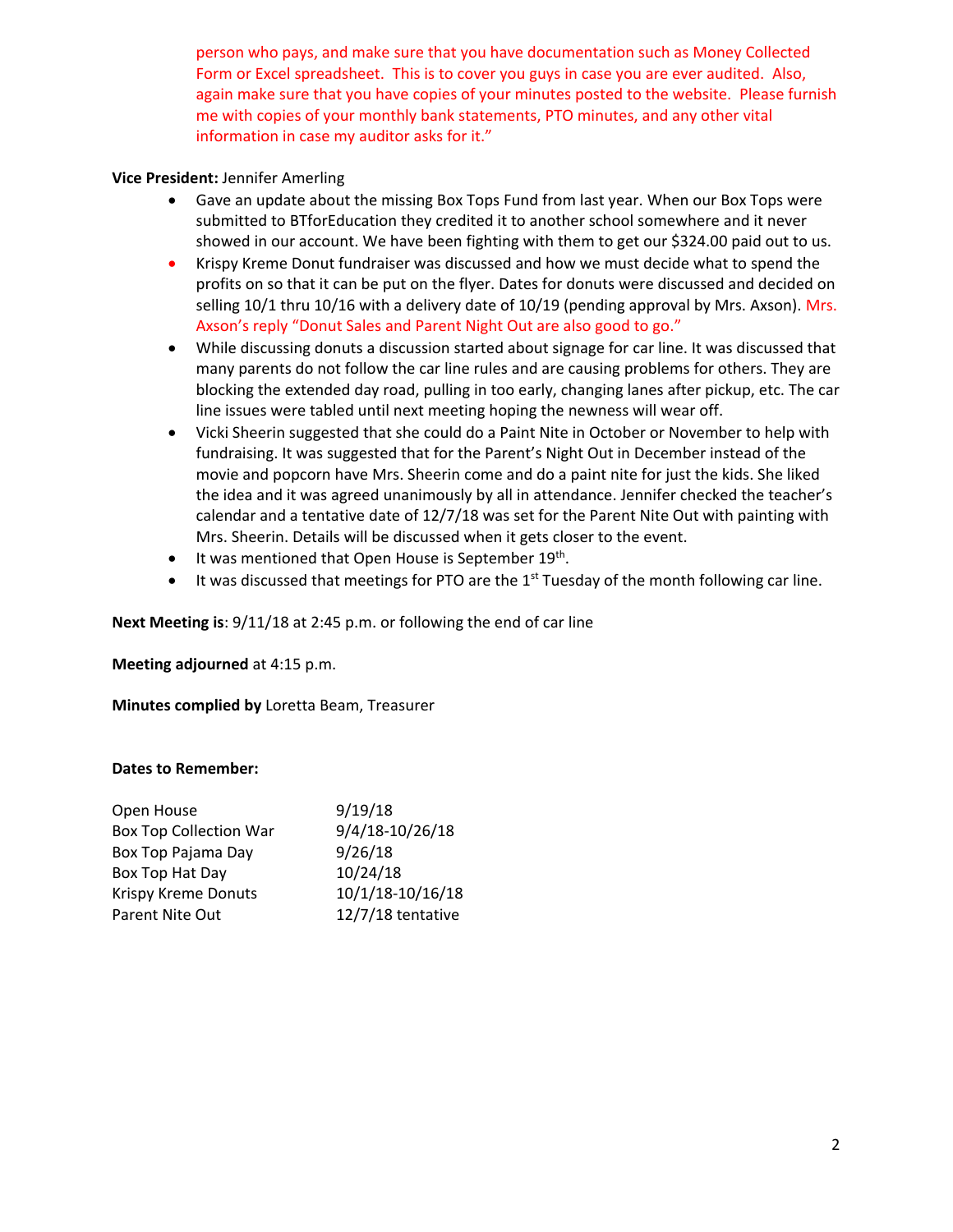| <b>FUNDS/Actvities</b>      | Income/Dispersal Last Year 17/18 |           |  |  |
|-----------------------------|----------------------------------|-----------|--|--|
| <b>Box Top Collection</b>   |                                  |           |  |  |
| <b>Box Top Movie</b>        | Dispersal                        | $-38.08$  |  |  |
| <b>Box Tops Collections</b> | Income                           | 5.20      |  |  |
| <b>Candy Grams</b>          | Income                           | 232.68    |  |  |
| Field Day                   | Dispersal                        | $-280.56$ |  |  |
| Graduations                 | Dispersal                        | $-158.65$ |  |  |
| Monetary Donations to PTO   | Income                           | 0.00      |  |  |
| Volunteer Luncheon          | Dispersal                        | $-130.52$ |  |  |
| <b>Holiday Store</b>        |                                  |           |  |  |
| <b>Holiday Store</b>        | Dispersal                        | $-65.80$  |  |  |
| <b>Popsicle Fund</b>        |                                  |           |  |  |
| <b>Field Trips Support</b>  | Dispersal                        | $-358.88$ |  |  |
| Popsicle Sales              | Income                           | 626.18    |  |  |
| <b>PTO Main Fund</b>        |                                  |           |  |  |
| Author's Breakfast          | Dispersal                        | $-86.83$  |  |  |
| International Fair Day      | Dispersal                        | $-444.46$ |  |  |
| <b>Kdg Easter Candy</b>     | Dispersal                        | $-14.98$  |  |  |
| <b>Krispy Kreme Donuts</b>  | Income                           | 2308.90   |  |  |
| Paint Night                 | Income                           | 218.12    |  |  |
| Parents Night Out           | Income                           | 157.18    |  |  |
| <b>Teacher Appreciation</b> | <b>Dispersal</b>                 | $-249.25$ |  |  |

### **8/20/2018**

|                           | Remaining      |
|---------------------------|----------------|
| <b>Funds</b>              | <b>Balance</b> |
| <b>Box Top Collection</b> | 21.55          |
| <b>Holiday Store</b>      | 148.27         |
| Popsicle Fund             | 457.62         |
| <b>PTO Main Fund</b>      | 1435.25        |
| <b>Grand Total</b>        | 2062.69        |

| <b>Events</b>                 | <b>Month</b>    |                                    |
|-------------------------------|-----------------|------------------------------------|
| Popsicle Sales on Fridays     | All school year |                                    |
| Krispy Kreme Donut Sales      | October         |                                    |
| <b>Box Tops Collection</b>    | October         | Needs to be September              |
| <b>Holiday Store</b>          | November        |                                    |
| <b>International Festival</b> | December        |                                    |
| Parents Night Out             | December        |                                    |
| <b>Paint Nite</b>             | January         |                                    |
| <b>Candy Grams</b>            | February        |                                    |
| Parents Night Out             | February        | Cancelled last year                |
| Krispy Kreme Donut Sales      | February        | Had too much going on at same time |
| <b>Box Tops Collection</b>    | March           |                                    |
| <b>Field Day</b>              | May             |                                    |
| <b>Teacher Appreciation</b>   | May             |                                    |
| <b>Volunteer Appreciation</b> | May             |                                    |
| <b>Author's Breakfast</b>     | May             |                                    |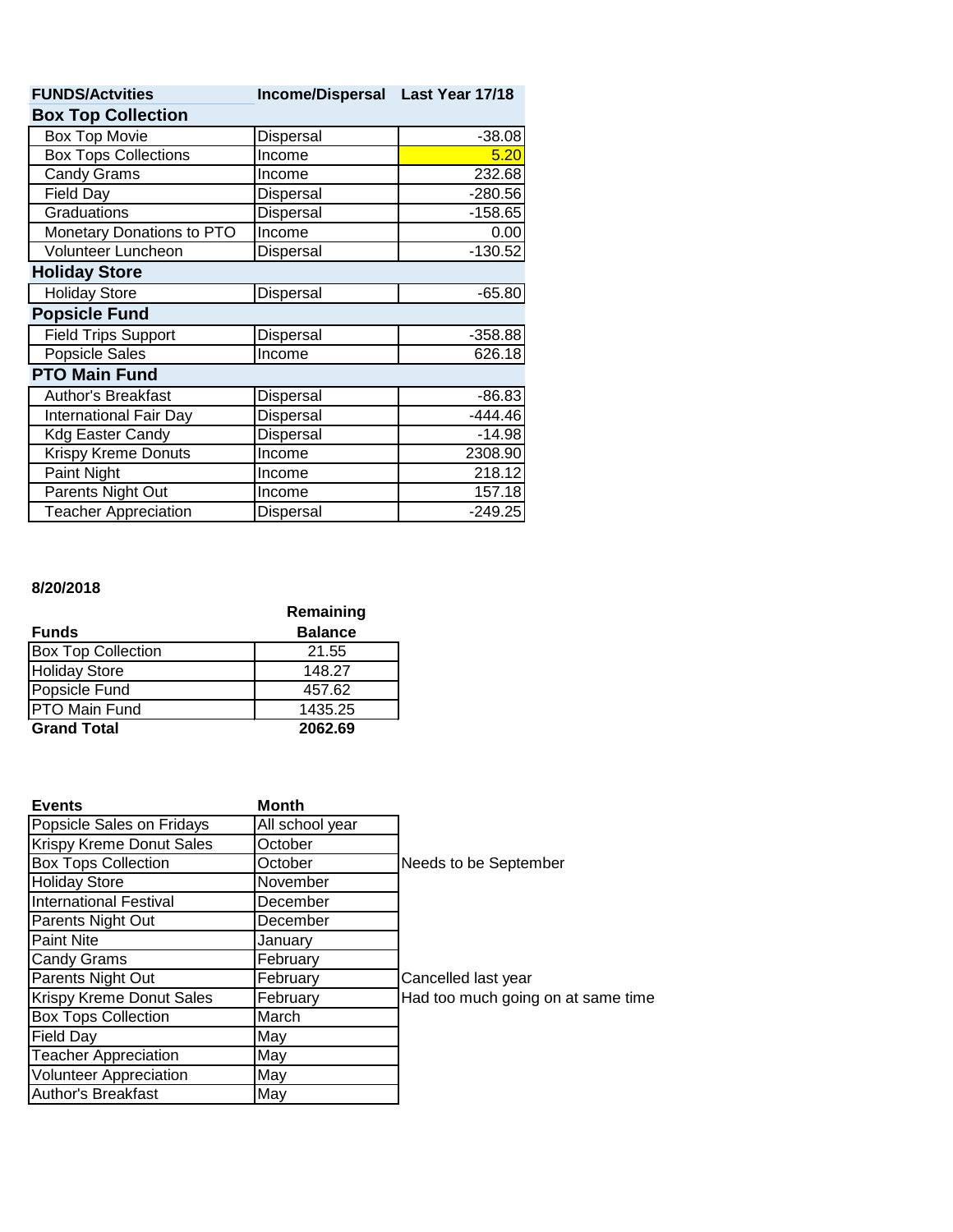# **Re: PTO meeting 8-21-18**

1 message

**Axson, Michelle - Marion Charter School** <Michelle.Axson@marion.k12.fl.us> Wed, Aug 22, 2018 at 1:34 PM

To: Loretta Beam <skylow47@gmail.com>

Yes the box top war is good to go as well!

*Michelle L. Axson, Principal Marion Charter School (352) 687-2100*

**From:** Loretta Beam <[skylow47@gmail.com](mailto:skylow47@gmail.com)> **Sent:** Wednesday, August 22, 2018 12:45:21 PM **To:** Axson, Michelle - Marion Charter School **Subject:** Re: PTO meeting 8-21-18

I just wanted to make sure you are good with the Box Top Collection War and the prizes that were listed for the winning class? I did not see where you ok'd that in the email. I will make notes of the date change for the Hat Day and yes we still plan to do the International Festival so I will bring that date up at the next PTO meeting. Thanks,

Loretta Beam

On Wed, Aug 22, 2018 at 9:45 AM, Axson, Michelle - Marion Charter School [<Michelle.Axson@marion.k12.fl.us>](mailto:Michelle.Axson@marion.k12.fl.us) wrote:

As far as the Pajama Day on 9/26, that is fine. Please make sure that you collect money up until the 9/25 and send home a sticker with the students who have paid to wear on their pajamas the following day. This way we have an idea who has earned it and who has not.

As far as the hat day on 10/24 that is Red Ribbon Week so we can't do it on that day. However, we can do it on Wednesday, 10/17. Same thing applies with sending home a sticker.

Donut Sales and Parent Night Out are also good to go. Is PTO doing a Winter Carnival or International Carnival this year? If so, the best date for this will be Dec. 18th. Dec. 19th I am making it an Early Release Day for our school.

Please make sure that for auditing purposes that you keep track of every student or person who pays, and make sure that you have documentation such as Money Collected Form or Excel spreadsheet. This is to cover you guys in case you are ever audited. Also, again make sure that you have copies of your minutes posted to the website. Please furnish me with copies of your monthly bank statements, PTO minutes, and any other vital information in case my auditor asks for it.

If you have any questions, please let me know. -Michelle

*Michelle L. Axson, Principal*